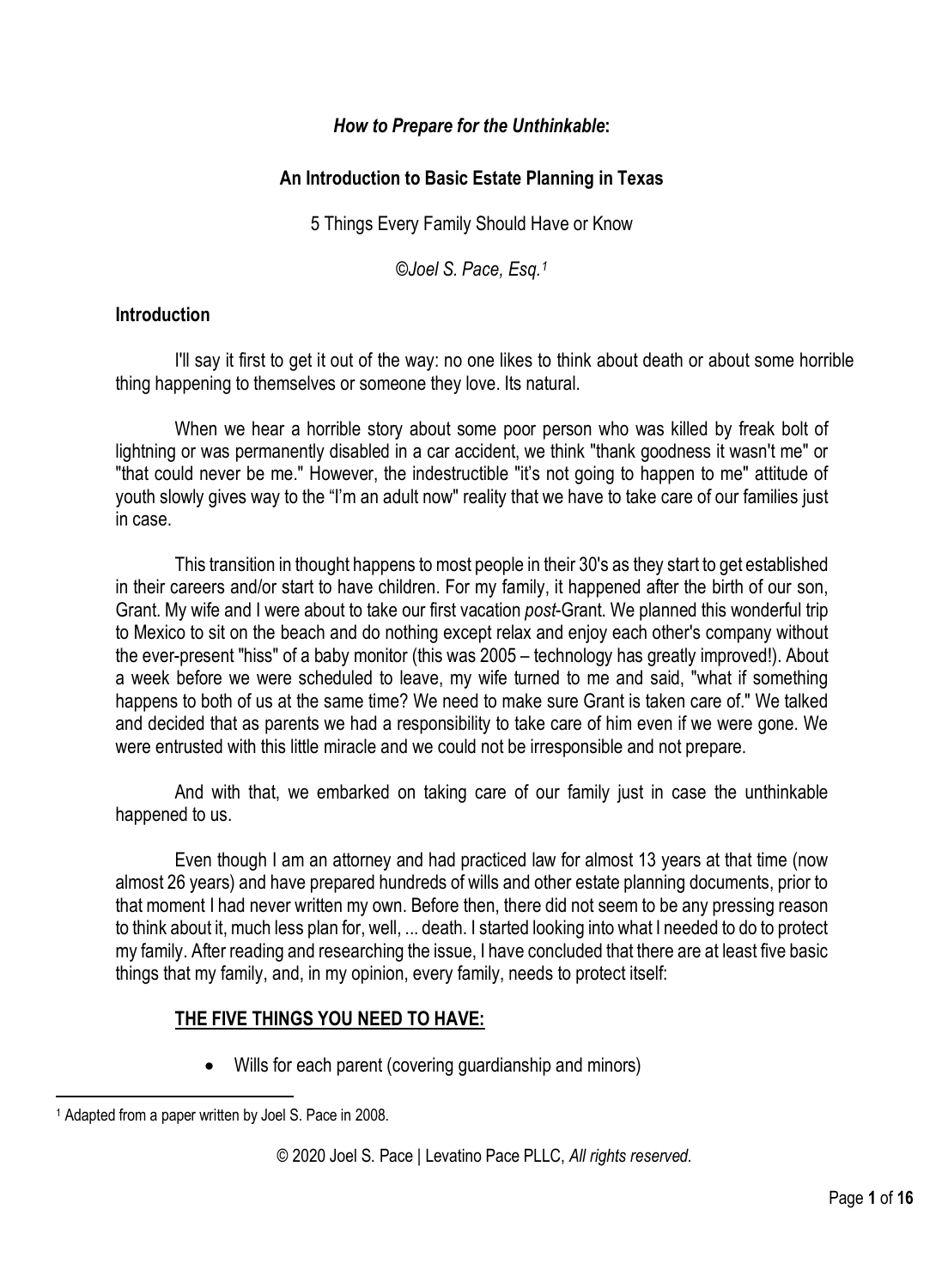- Statutory Power of Attorney for each adult/parent.
- Medical Power of Attorney for each adult/parent.
- Living Will/Physician's Directive for each adult/parent.
- Coordinated Insurance and Beneficiary Designation on Non-Probate Assets

After reading this paper, I hope you will have a greater understanding of each of these five things and have the framework to put together an action plan that meets your family's needs. This is of the greatest gifts you can give your family: piece of mind.

It's not fun to think about all of this. But, by taking care of your estate planning needs, you will have prepared your family to weather whatever happens.

### **Estate Planning** | *A General Overview*

The vast majority of Americans are familiar with the concept of a Will, and while the majority of Americans understand the need for a Will, a large percentage never make one or consult a wills lawyer to draft one for them.

This has become much more important with the 2020 Coronavirus/COVID-19 pandemic. We are sheltering in place. People are losing jobs. Each night, we watch the news and see reports of more people infected and more people dying. All of the people who thought "I'll get to that later," are now panicked to get their wills and other documents in place. sd

Wills can take a variety of forms and can be used for a variety of purposes in Texas. In general, however, a Will is used to spell out how a person wants their assets divided at the time of their death. It may also address the payment of debts, conditions upon certain gifts to certain individuals, etc. The Will should be drafted as part of an overall estate plan for the person or married couple considering the Will.

At its core, a Will has traditionally been the foundation of any estate plan. In addition to the Will, someone should consider powers of attorney, living Wills, trusts, life insurance, non-probate assets, etc. in their overall estate plan. As will be discussed in his paper and in our meeting, all of these elements of the estate plan should be carefully coordinated to provide the maximum benefit to you and your family.

Now for some basics.

**Will**: A Simple Will contains basic provisions related to the disposition of a person's estate upon their death. The Will also appoints someone to handle the Testator's final affairs after death. Although the simple Will does not address estate tax concerns, it is the most appropriate option for someone whose estate does not present estate tax concerns. In some cases, the Testator's assets are great enough that they require consideration of various alternatives to avoid estate taxes at death. In these cases, the use of a Will that incorporates tax planning provisions is most appropriate. These provisions allow the Testator to use the assets during their lifetime, but upon death, the assets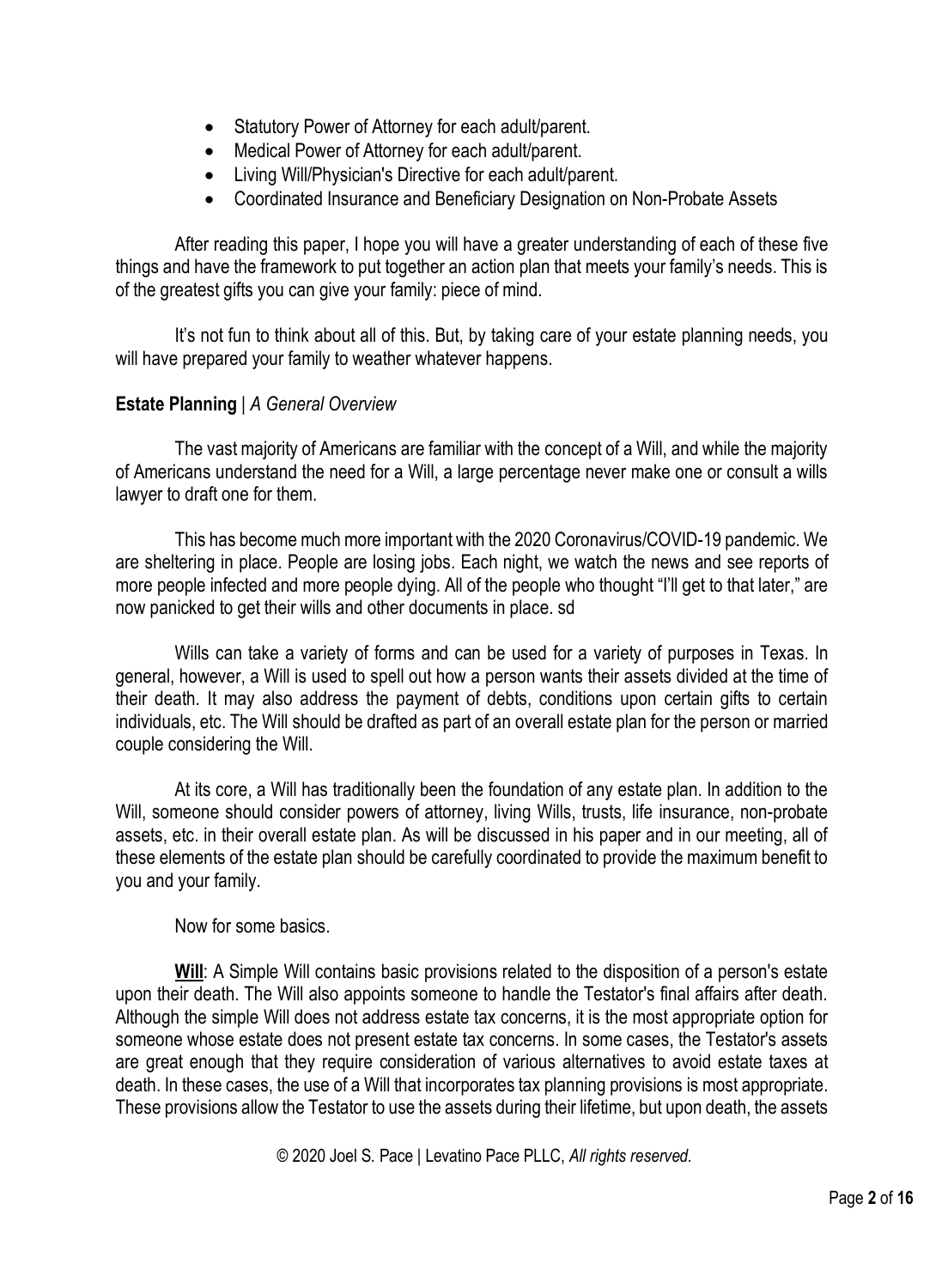are distributed in a manner consistent with the tax-savings goal of the tax provisions in the Will. Although a Will with tax planning provisions is obviously more complex than a Simple Will, it is appropriate for someone who has tax concerns.

**Powers of Attorney:** Anytime that someone is looking at their estate plan, they should consider the creation of powers of attorney to appoint someone (called an "agent") to act for them in the event of their incapacity. In Texas, two separate powers of attorney are needed to properly prepare your estate: (1) Statutory Powers of Attorney and Medical Powers of Attorney.

- A *Statutory Power of Attorney* is created to allow another to take care of financial concerns for you if you are unable to do so.
- A *Medical Power of Attorney* allows someone else to make medical decisions for you if you are unable to do so.

Both Powers of Attorney are very important should something happen requiring that someone step in and make decisions for you.

**Living Will (a/k/a Physician's Directives)**: In the wake of the Terry Schiavo controversy (it's been some time since this happened – for more – [click here\)](https://en.wikipedia.org/wiki/Terri_Schiavo_case), the concept of Physician's Directive has become very important to many people. The Physician's Directive addresses your desires regarding life-support treatment and medication in the event that you are in a life-threatening situation, a terminal illness or other condition in which you are not able to communicate these decisions to a doctor.

**Insurance**: Most people understand the concept of insurance as it applies to the car or home. However, a lot of people are not familiar with how they should coordinate the various insurance products that are available to ensure that their families are protected, and their estate maximized. These other insurance products include:

- life insurance
- supplemental income insurance
- Key-man insurance
- disability insurance
- long-term care insurance

Depending on your family's specific situation, you may need all of these or few of them. These policies can replace income, take care of catastrophic medical expenses, or the loss of a key business partner.

**Non-Probate Assets**. Also, you need to understand that a lot of property passes outside of probate and your will. Any account or asset that has a beneficiary designation is a "non-probate" asset. This includes life insurance, bank accounts, retirement accounts, investment accounts and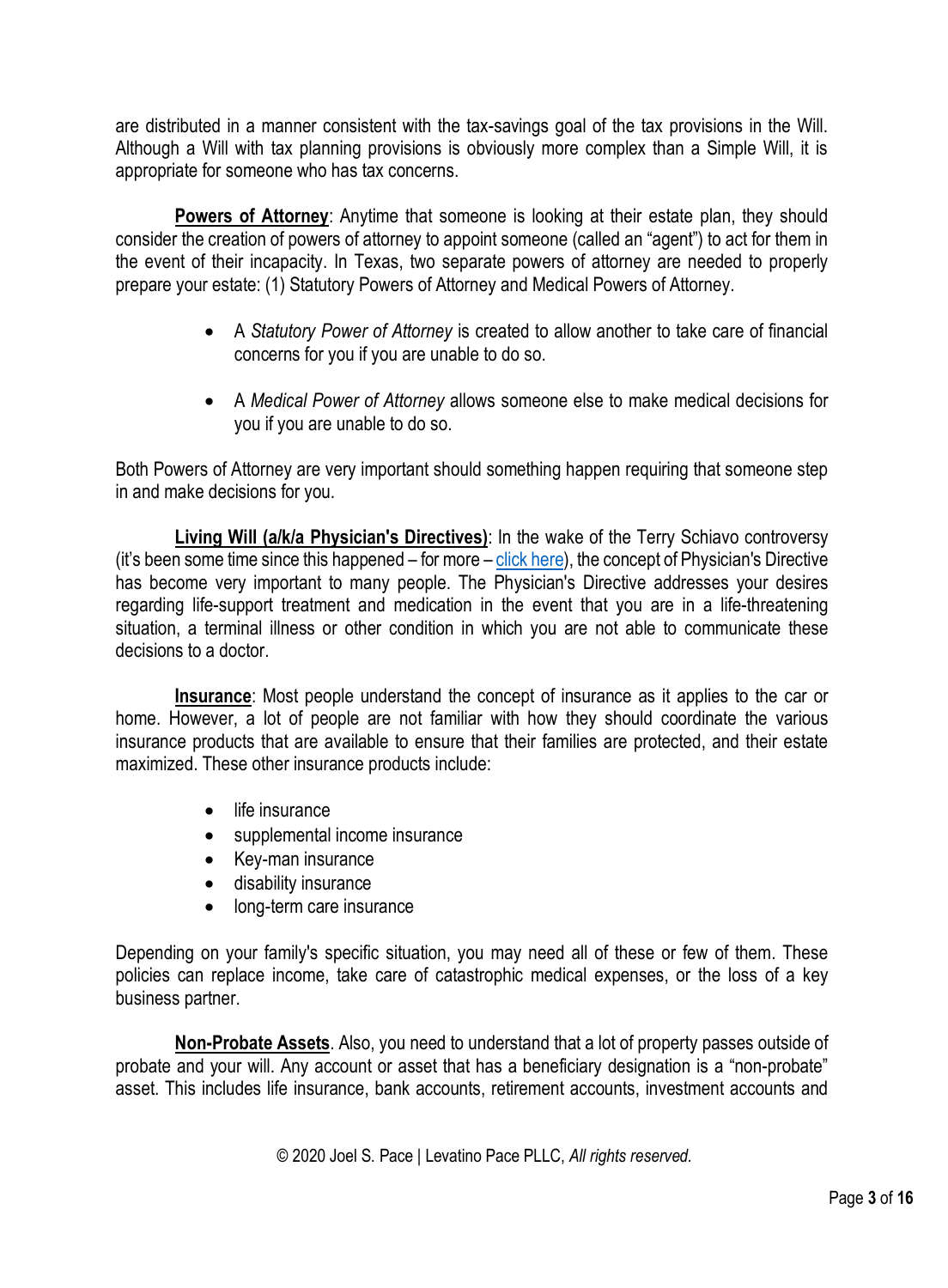the like. You MUST regularly update these designations to make sure they are going to the right people.

#### **Wills |** *Overview*

For an individual or couple whose estate is not going to be subject to estate taxes (I'll explain this in a bit), the creation of a simple Will generally addresses most, if not all, of their estate planning needs.

The person creating a Will is known as the "testator." As most people understand, the purpose of a Will is to provide written instructions as to the division and distribution of assets following death. This can include specific gifts of specific personal property to loved ones or charities. The Will can also create trusts for various reasons, the main one being to provide for minor children. The Will also names people to settle the Testator's affairs upon his death (called the Executor or Independent Executor) and to serve as either trustee of any Trust created or to serve as the guardians for his or her minor children after death.

At the time that the Will is created, the Testator must:

- 1. have the proper capacity (ability to understand his decisions)
- 2. have the Intent to create a Will
- 3. sign and date the Will in the presence of two witnesses, and
- 4. never subsequently revoke the Will

If each of these elements is satisfied, then the Will is a valid document to control the disposition of the Testator's estate.

Under a Will, the Testator can lay out a variety of methods for the division of his estate. For instance, he can leave gifts of certain dollar amounts to various individuals or institutions, or he can divide his estate into percentages or shares (i.e.,½ of my estate, or to be split equally) to be given to certain specific people (Aunt Molly) or to classes of people (my children, or my nieces and nephews)

A well-drafted Will should be:

- Type-written
- Should appoint an *independent* executor and at least *two* alternates
- Should waive the requirement to post a bond
- Be signed by the Testator
- Have two witnesses who observe execution
- Include a Self-Proving Affidavit or be "self-proved" in which it is signed by the Testator, his two witnesses, and all notarized by a Texas Notary

Making the Will "self-proved" is very important. This allows the Will to be admitted to probate without the need to bring the two witnesses into court to testify (good luck finding them in 15 years, right?)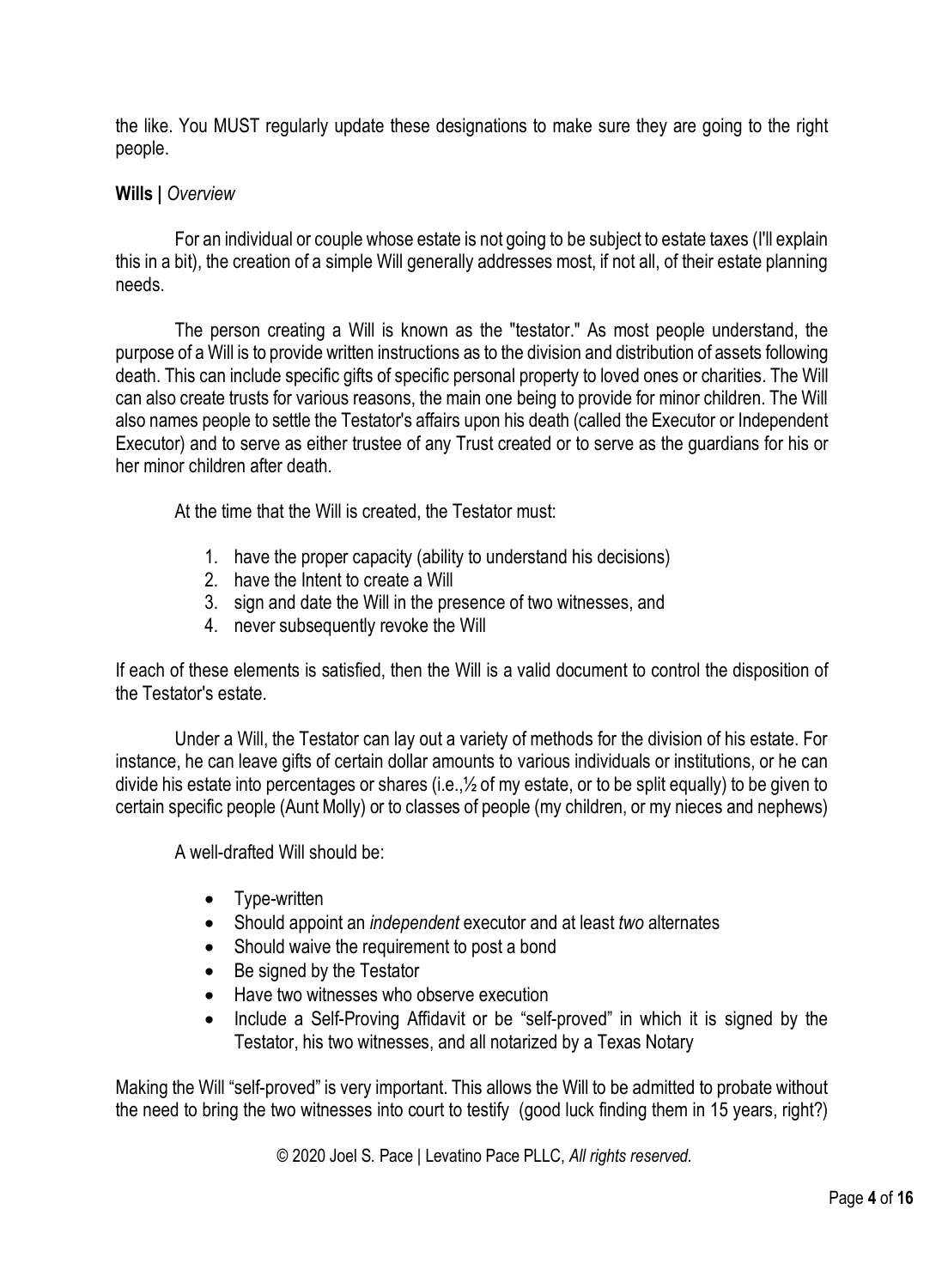that you intended to execute your Will and were not crazy (lacked capacity) or under undue influence. In both the Affidavit and the Self-Proved Will (I'll call it simply the "Affidavit"), the Testator and his witnesses swear to the fact that the Testator signed the Will in the presence of the witnesses and that he intended it to be his Will and had the required capacity to create a Will. The affidavit also confirms that each of the witnesses were over the age of 14 at the time they signed the Will and that they saw each other sign the Will.

Although a Simple Will typically does not include any provisions targeted to eliminate estate taxes (because the estate tax threshold is so high – over \$11,000,000 for individuals), it typically will include provisions related to guardians for minor children and also trusts for either minor children or incapacitated adults.

#### **Wills** | *Minor Children*

If your family includes minor children (under 18), there are additional considerations. Invariably, all parents of minor children share the concern of who will care for their children in the event they die before the children are adults. A will provides the means to make this choice.

In a Will, you can include a provision that designates the person(s} you want to care for your children in the event of your untimely death (a "guardian"}. The decision on who to appoint as your minor children's guardian is a major one. It is not something that should be decided quickly. You and your spouse, if any, should discuss how you want your children raised, whether that person you're thinking of shares your values, morals, and religious beliefs. Most importantly, you need to discuss the idea of serving as the guardian of your children with the person that you are considering designating. Believe it or not, there are guardians who find out about their appointment when they are contacted by the Executor of the Estate or the Probate Court after someone has died. Additionally, you should always designate at least one alternate guardian.

### **Wills** | *Trusts for Minors*

Likewise, you can designate someone to manage any money that you leave for your children (a "trustee"). The Trust is created in your Will, but it does not become effective until you die (this is referred to as a "contingent" or "springing" trust). However, upon that death, the Trust is funded with the assets that you designated for your children to receive. Through this Trust option, you can designate that the Trust continue until your children reach a certain age or for their lifetimes. You can even designate a tiered (I referred to this as a "multi-point") distribution of the trust assets - say 1/3 at age 21, 1/2 at age 25, and the remainder at 30 years of age. When the Trust terminates, your children will receive the assets of the Trust outright. However, prior to the termination date, the Trustee will have the ability to make distributions for your children's health, support, education, and maintenance. This provides a mechanism for a responsible person to be able to make decisions for your children in the event you are not alive to do so and gives your children time to mature. The Trust entity also provides protection to the Trust's assets.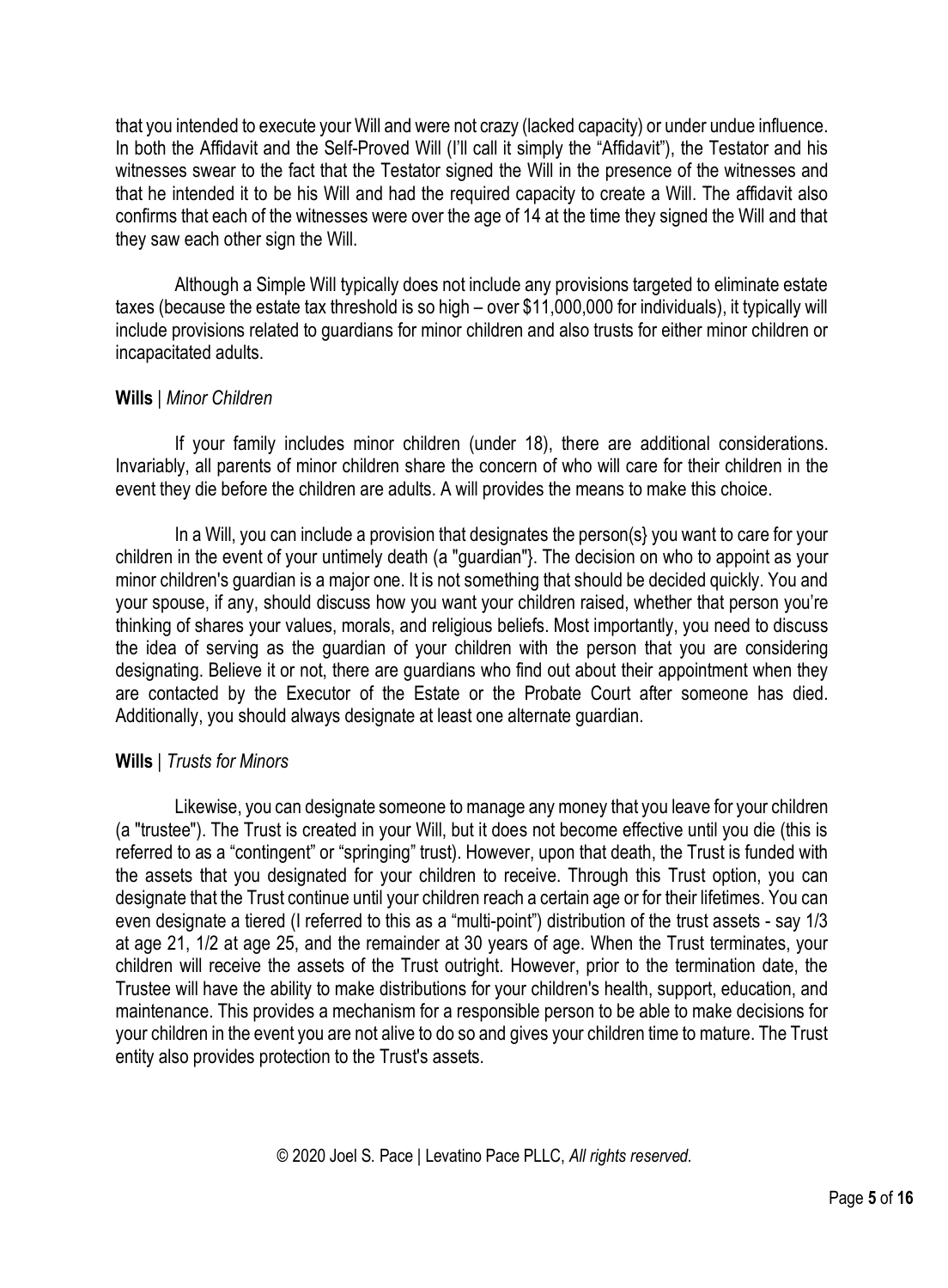#### **Wills** | *Estate Tax Planning Features*

**Note**: *For our Essential Estate Planning Package, tax planning/avoidance is not part of the package. If you need to plan to avoid estate taxes, you will need a different package. Contact us to discuss this if it is your situation.* 

#### **Wills** | *Compared to Revocable Trust Planning*

Historically, the most prevalent method of disposing of someone's assets at death was the use of a traditional Will. Regardless of whether a Will is very simple or it includes complex tax planning provisions, the use of the Will as the mechanism for laying out the division and distribution of assets at death has always been widely used. However, in recent years, with the increasing difficulties related to probate in some states, the use of Revocable Living Trusts has increased as an alternative method to laying out someone's desires for the division of their estate upon death. Although both methods of estate planning have benefits, estate planning professionals in Texas differ as to which method is most appropriate.

**Traditional Estate Planning**: Under traditional estate planning, the key document used to control the disposition of a person's estate upon death is the Will. As discussed, the Will can include a variety of provisions. It can be simple, or it can include complex tax provisions. It can lay out the division of assets, name a trustee and/or guardian for minor children, include spendthrift provisions, name executors, and address provisions for paying debts at death. Although it does not become effective until the Testator has died, the Will generally addresses all of the issues related to the division of a person's estate at death.

Because the probate process in Texas is fairly simple, the probate of a well-drafted Will can generally be completed efficiently and in a cost-effective manner.

**Revocable Living Trust Planning**: Under a Revocable Trust Planning scenario, the key document used to control the disposition of a person's estate upon death is the Revocable Living Trust. Generally, a Revocable Trust is created for the purpose of avoiding the probate process upon death and therefore becomes effective during the lifetime of the Grantor of the Trust. The goal behind the Trust is to transfer all of the assets to the Trust during the Grantor's lifetime and then, upon his death, all of his assets are divided and distributed pursuant to the terms of the Trust agreement.

Because all of the assets have been supposedly been placed in the Trust, no need exists at the time of death to go through the probate process. However, it is important to understand that very few of these trusts are ever funded fully with all of the Grantor's assets. Accordingly, it becomes necessary to probate the Grantor's Will to dispose of the remaining assets that were not placed in the Trust. When this happens, the original purpose for creating the Trust (to avoid probate) was completely frustrated.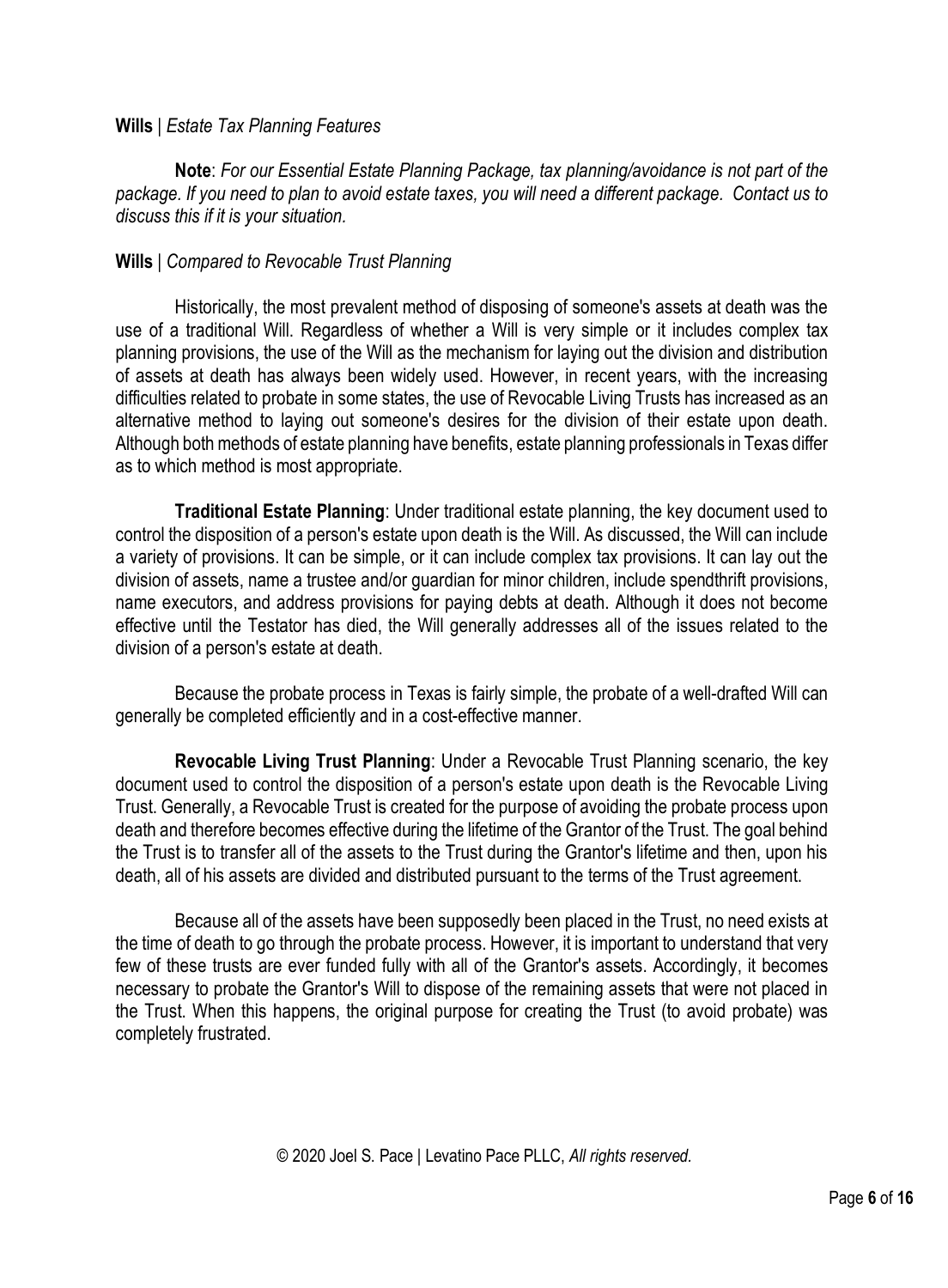While some attorneys in Texas will tout the fact that a Revocable Trust can save estate taxes, any and all tax-saving alternatives that can be employed in a Revocable Trust can also be used in a traditional Will.

#### **Will v. Revocable Trust** | *Compared*

A Will does not become effective until someone has died and is therefore fairly easy to amend or modify. The Revocable Trust on the other hand becomes effective as soon as it is created, and it is therefore more difficult to amend.

Generally, a well-drafted Will can be drafted at a much lower cost than a Revocable Trust.

Likewise, because a Revocable Trust generally ends up omitting certain assets, it is necessary to have a Will in addition to the Trust. As a result, it becomes necessary to have a simple Will in addition to the Trust, which increases the cost of the process.

It is sometimes difficult to understand the process of owning all of your assets out of Trust during your lifetime. Conversely, under a traditional estate planning scenario, you retain all of your assets as you normally would. Only after someone has died does title to his assets transfer to someone else.

In my opinion, for most people, the use of the traditional method estate planning is generally preferred over a revocable trust plan. The traditional method is more cost-effective, in spite of the costs of going through probate. Likewise, most people in Texas understand the concepts related to a Will more completely than they do revocable living trusts. Regardless, the decisions related to the best method for a particular client to use should be considered carefully.

|                               | <b>Wills</b> | <b>Revocable Trusts</b> |
|-------------------------------|--------------|-------------------------|
| <b>Issue</b>                  |              |                         |
| When effective                | Death        | Immediately             |
| Ease of Modification          | Easy         | <b>Difficult</b>        |
| Cost                          | Low          | Much Higher             |
| Maintenance                   | Low          | Higher                  |
| <b>Risk/Errors</b>            | Low          | Higher                  |
| Probate                       | Easy         | Maybe?                  |
| Need to transfer asserts      | No           | Yes                     |
| <b>Potential Estate Taxes</b> | Yes          | No                      |

To summarize:

#### **Wills** | *Handwritten Wills*

A lot of people have heard that you can simply write out your will. Well, it's true. Texas is one of the few states that recognizes handwritten wills, also known as "holographic" Wills. A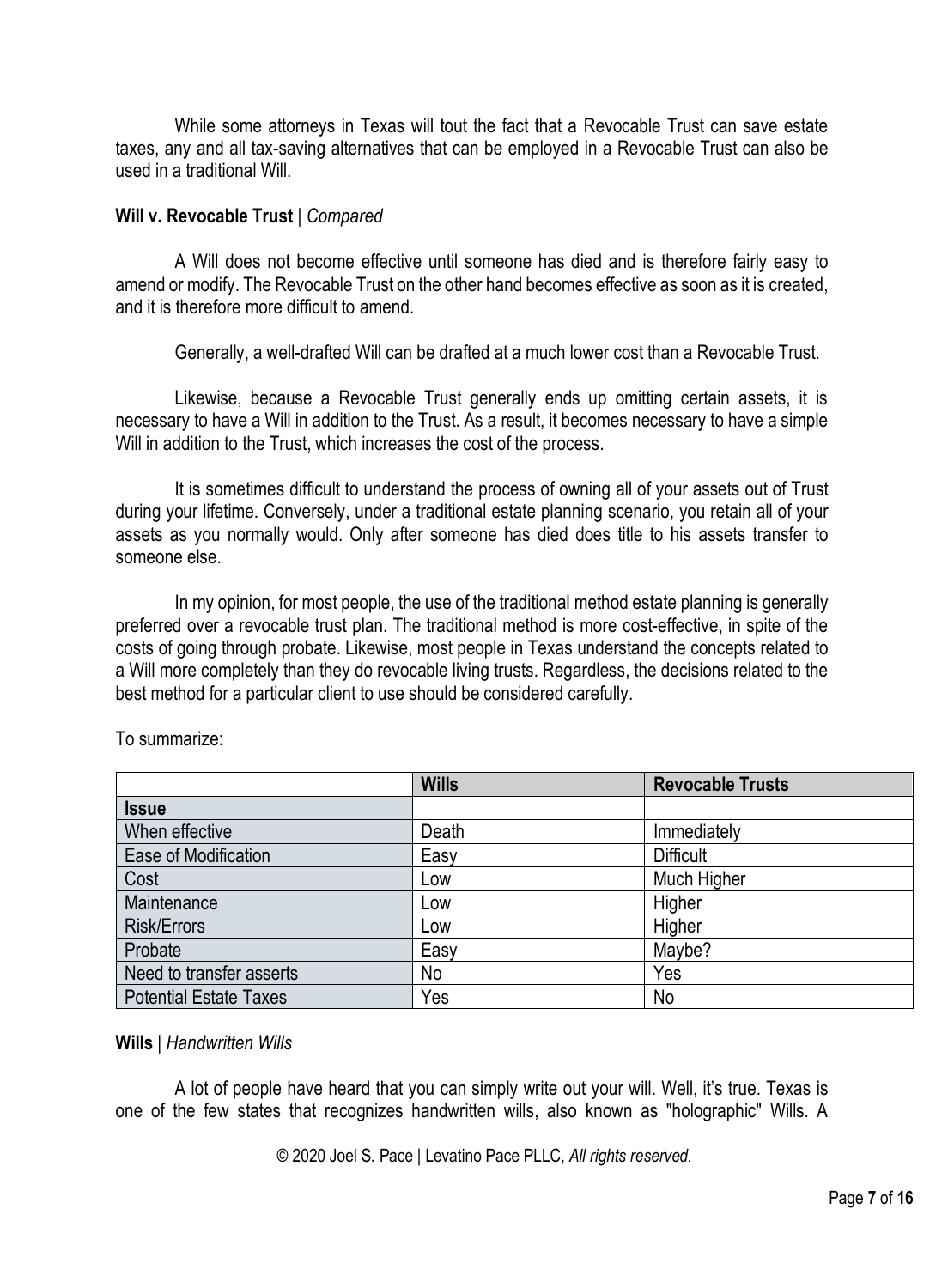handwritten will can be valid in some circumstances. However, they are not recommended. Rather, they should only be used if there is no other choice.

In order for a handwritten Will to be valid, it must be written completely in the handwriting of the Testator (the person whose Will it is). If any part of the document is not in the Testator's handwriting, then the handwritten Will is not going to be valid. In addition to the handwriting requirement, the Will must be signed by the Testator, and it must be dated. On the date the Will is signed, the Testator must have had the competence to create a Will. He must have intended for the document to be a Will, and he can never later revoke the Will for it to be valid.

As a side note, a handwritten Will that is not completely in the Testator's handwriting can be valid, but it must be signed in the presence of two witnesses, and those witnesses must sign the Will in the presence of the Testator and in the presence of each other. It is important that any time a Will is witnessed, the witnesses must actually see the Testator sign the Will, and the witnesses must sign the Will in the presence of the Testator and each other. The Will cannot be signed outside the presence of the witnesses, and the witnesses cannot sign the Will outside the presence of each other.

Routinely, handwritten Wills become the subject of litigation after the Testator's death. Because most Testators do not understand what is required to make a valid Will, the Will may have defects. These defects may be as obvious as having another person write a portion of the Will, or they could be less obvious mistakes related to unclear wording or intentions. When the provisions are unclear, they open up opportunities for the family to fight over the correct interpretation of the provisions. These fights are not only costly and time-consuming, but they have the effect of tearing families apart.

When a question arises as to whether the Testator wrote the entire Will himself, it becomes necessary to hire handwriting experts to compare samples of the Testator's handwriting to the handwriting of the Will. If they do not match, then the Will is not valid.

Likewise, when language contained in the Will is unclear, the various members of the family must solicit testimony from friends, family, and others who knew the Testator. Whichever party can produce the most credible testimony as to the Testator's true intentions will prevail in the lawsuit.

Whether having to hire handwriting experts or collect family and friends to provide testimony, lawsuits related to handwritten Wills are very tough. These difficulties are easily avoided by the execution of a proper Will drafted by an attorney.

I do not recommend using a self-prepared Will.

### **Powers of Attorney (POA**) | *Overview*

Although many people have heard the term 11power of attorney," most do not fully understand what it means. A power of attorney allows someone to designate another person to make either medical or financial decisions for them in the event that they are not capable of making those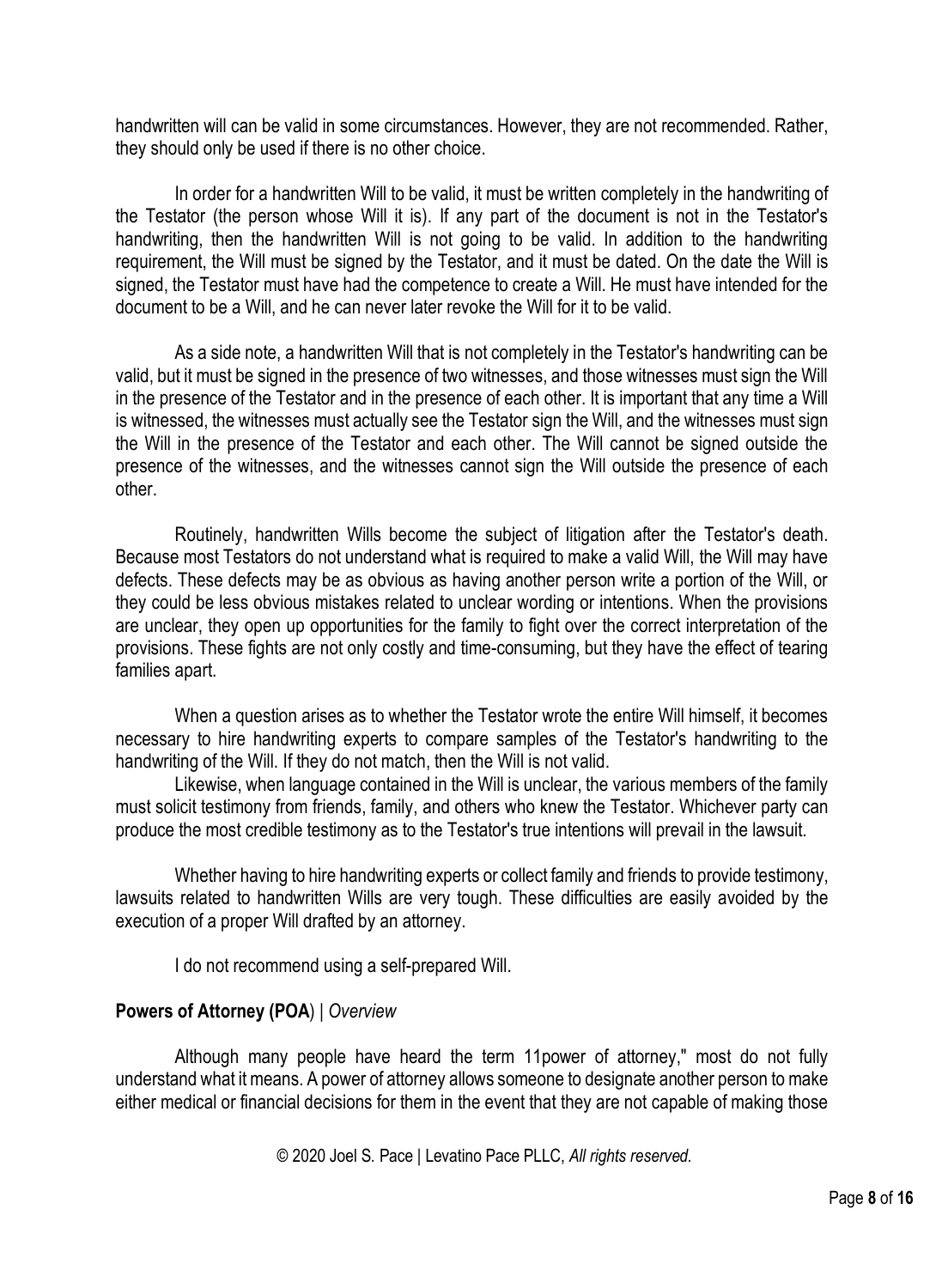decisions themselves. While a power of attorney can still be effective if someone is unconscious or incapacitated, it ceases to be effective as soon as they die.

Most people do not think about powers of attorney until after the need for them. That is a common situation that leads to stress, extra expenses, and prolonged delays. Whether it is to make medical decisions for your father after a car accident, or after your grandfather has succumbed to Alzheimer's Disease or Parkinson's Disease (both dementia inducing illnesses), having a power of attorney in place before the need can greatly reduce the stress, anxiety, cost and time involved in taking care of your loved one's during their time of need.

The Texas Legislature has created two different types of powers of attorney: 1) the Medical Power of Attorney, and 2) the Statutory Durable Power of Attorney. The forms for both of these documents are created by the Legislature, but they must be understood and executed correctly to be effective.

# **POA** I *Medical Power of Attorney*

The Medical Power of Attorney form allows you to designate a family member or friend to make medical decisions for you in the event that you are not able to do so. It is limited to medical decisions. The Medical Power of Attorney does not become effective until such time as you require medical care but cannot make decisions for yourself. The person you designate to make these decisions is known as the "agent," and the agent has broad authority to make medical decisions, unless you specifically restrict his authority.

The Medical Power of Attorney must be signed by the person granting the power, by two witnesses, and by a notary public. A copy should be provided to your regular doctors, as well as to hospital staff, if you are having a planned surgery. It is also good practice to provide a copy of the Medical Power of Attorney to the people named in the document so that they are aware of the responsibility they have been given.

### **POA** | *Statutory Durable Power of Attorney*

The Statutory Durable Power of Attorney allows you to designate someone to make financial decisions for you in the event that you are unable to do so for yourself. Like the Medical Power of Attorney, the Durable Power of Attorney is a form created by the Texas Legislature and is effective even after you are incapacitated. However, the Durable Power of Attorney ceases to be effective upon your death. What this means is that the person holding the Power of Attorney for you cannot make financial decisions for your estate; rather, that is controlled by your Will, or the Probate Court.

The Durable Power of Attorney allows the designated agent to make a wide range of financial decisions, unless you have specifically restricted that authority. If unrestricted, the agent can pay bills, buy or sell real estate, buy or sell investments, pay your taxes, etc.

### **POA** | *Advantages for Drafting Now*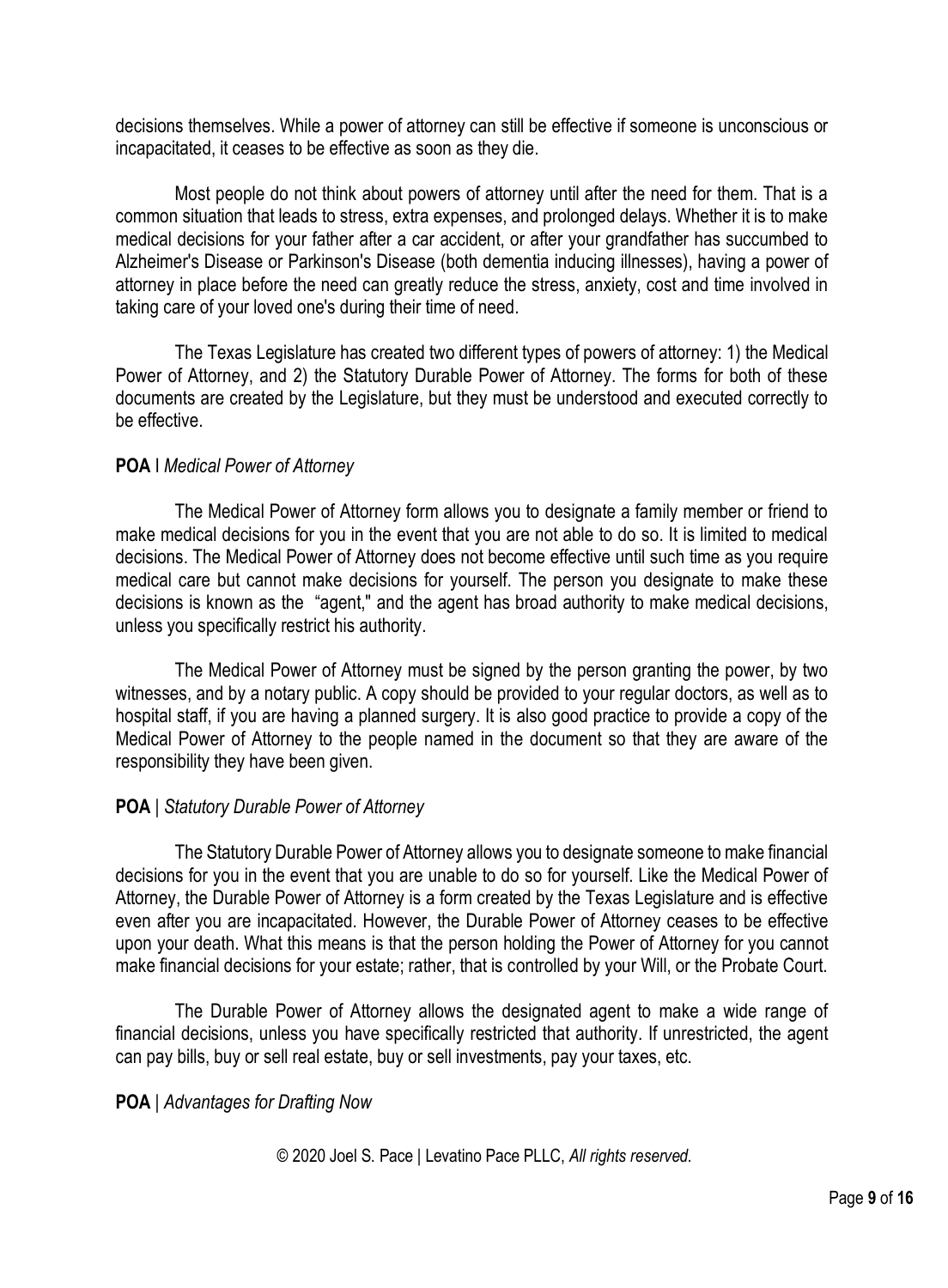The biggest reason for creating powers of attorney is to avoid the necessity for a courtordered guardianship in the event that you suddenly become incapacitated.

If you do not have a power of attorney in place when you are incapacitated, your family will have to file a special type of court proceeding called a Guardianship Proceeding. Guardianships can be difficult, time consuming, and costly for all who are involved. By creating powers of attorney, you are designating someone to make medical and financial decisions for you when you are not capable of making those decisions. Because you have granted this right to those designated in the Powers, you can avoid the necessity for the guardianship.

### **Physician's Directives (Living Wills)** I *Overview*

Although it has been some time since it happened, the Terry Schiavo controversy, brought the issue of living wills to the public's attention. A Living Will or Physician's Directive is a document used to provide instructions directly to a doctor regarding a patient's desires for being placed on lifesupport and for receiving certain other medications and treatment if that person ends up in two very specific situations:

- o a terminal condition (cancer or ALS); or
- o an irreversible condition (coma).

Like the forms for the different types of powers of attorney, the form for the Physician's Directive has been prescribed by the Texas Legislature. It must be signed by the person issuing the instructions, and it must also be signed by two witnesses and a notary. On the face of the form, options are provided for either allowing or restricting life support. The form also provides definitions for what constitutes a 11terminal11 condition or an 11irreversible" condition. Likewise, it defines what life support or 111ife sustaining treatment" is.

It is important for anyone contemplating creating a Physician's Directive to understand a couple of things. First, the agent under the Medical Power of Attorney has the authority to make the decision whether or not to authorize or deny life support. Some people would prefer to have this decision made by a family member or loved one, while other people would prefer to leave the decision to a doctor rather than putting a family member through the turmoil of making such a difficult decision.

Second, inasmuch as the Physician's Directive is a directive from a patient to the doctor, the only way that the doctor will know about the Physician's Directive is for the doctor to have been supplied with a copy by you or a family member. Because many hospitalizations are not planned (i.e. emergencies), you should discuss your desires related to life support with your family members and friends so that they can act accordingly in the event of an unforeseen tragedy.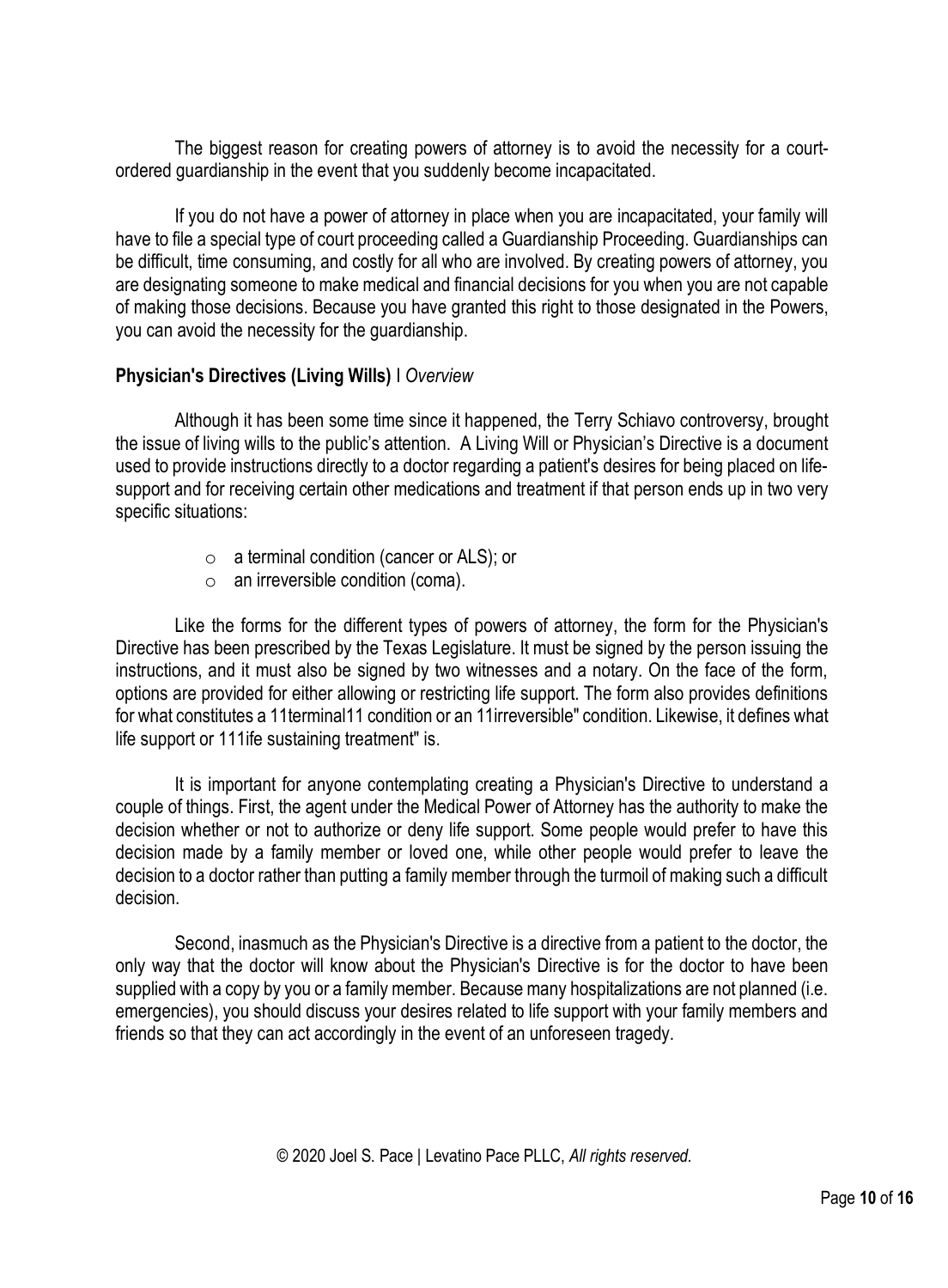The creation of a Physician's Directive is a very personal decision. Some people are strongly in favor of it, while others are opposed. When considering this decision, give careful consideration to the issues addressed above.

#### **Insurance** I *Overview*

When most people think of insurance in the context of estate planning, they only think of life insurance. While life insurance is certainly the bell-cow of the insurance equation, it is not alone. There are a number of different insurance products that you should consider as part of your estate plan to protect your family. After all, life insurance only pays if you die. What if you do not die, but are severely disabled and cannot work.

As "baby boomers" have aged, the insurance industry has continued to develop new insurance products to address their needs. Here are a few concepts that you should be familiar with and start to consider as part of you plan.

#### **Insurance** | *Life Insurance*

Life insurance has come a long way since the days when it was known as burial insurance and used mainly to pay for funeral expenses. Today, life insurance is a crucial part of many estate plans. You can use it to leave much-needed income to your survivors, provide for your children's education, pay off your mortgage, and simplify the transfer of assets. Life insurance can also be used to replace wealth lost due to the expenses and taxes that may follow your death, and to make gifts to charity at relatively little cost to you.

The main reason to have life insurance is to help ensure that your family will not suffer financially when you die. When you die, most likely your paycheck will stop, and your family may not have enough money to maintain their lifestyle and live comfortably for years to come.

Upon your death, life insurance proceeds can be available very quickly, so that your family has money to meet their short-term financial needs. Life insurance proceeds left to a named beneficiary don't pass through the process of probate, so your family will not have to wait until the estate is settled to get the money they need to pay bills. If you do not have life or other insurance, your family may have to struggle to make ends meet until the estate is finally probated. Probate can take 4 months to over a year.

You can plan ahead and purchase sufficient life insurance to cover the potential costs of settling your estate, including taxes, fees, and other debts that the estate would have to pay.

You can use insurance to minimize your estate tax liability too. Using life insurance, you can leave a substantial gift to his favorite charity. Since gifts to charity are estate tax deductible, such gifts were not subject to estate taxes when you died.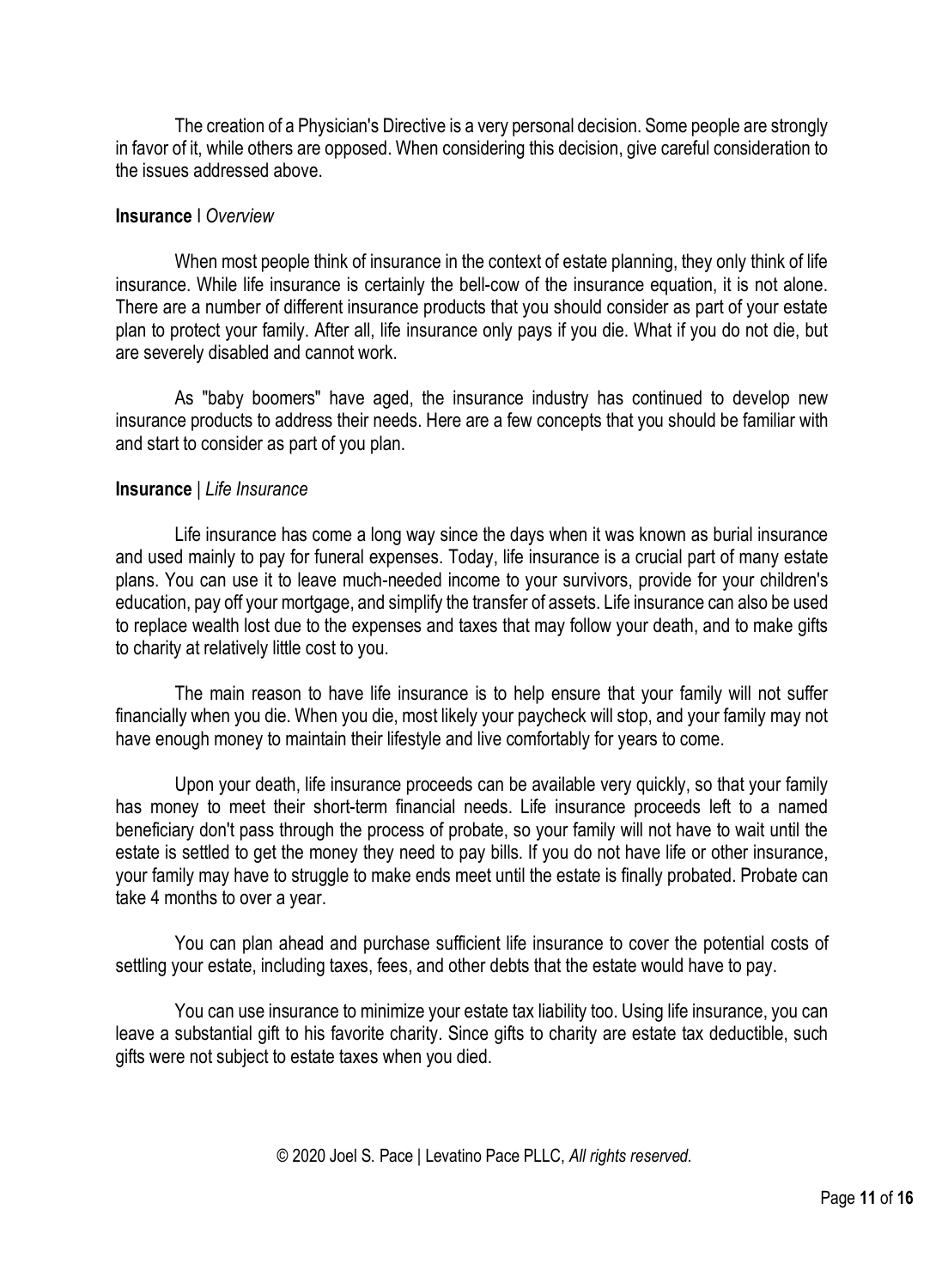# **Insurance** | *Other Types*

There are many other types of insurance that you may want to consider as part of your estate plan. These can include:

- *Disability Insurance* Replaces income if you cannot work due to injury.
- *Long-term Care Insurance* pays for your medical care as you age so that you do not have to engage in a Medicare spend-down
- *Burial Insurance* Pays for Funeral
- *Key-Man Insurance* if you have a business partner without whom the business would not work or would be less profitable; this pays for his loss.
- *Umbrella Policies* Provide general protection from any tort liability (if you die in a car accident and kill a family of 4).

Just like choosing a lawyer, you need to have a relationship with a good, qualified independent insurance agent. This agent can help you determine what you need in collaboration with you attorney.

### **The Probate Process in Texas** | *Overview*

We have discussed the term "probate" a lot up to this point. Unless you have been through it, you may be asking yourself what "probate" means. At this point, I think it is prudent to give you a very basic overview of the probate process.

In Texas, e probate process is fairly simple if you understand the definitions, the process, and the timelines. Here is a short broad overview of the types of probate administrations and personal representatives. In Texas, probate cases are going to fall into one of four categories of probate administrations:

- testate administrations (Decedent died with a Will},
- independent intestate administration,
- dependent intestate administrations, or
- the probate of a Will as a Muniment of Title.

The category of administration can determine how easy or how difficult the probate process can be to navigate.

### **Probate** | *With a Will*

When someone dies with a Will, the Will generally names a person to serve as the Executor of the Estate. Following the Decedent's death, the named executor is going to file the Will for probate and ask the Court to appoint them to represent the estate's interests. Among the duties of the executor include the obligation to identify the Decedent's assets, pay debts, pay taxes, prosecute claims owed to the estate, and properly distribute the estate assets upon conclusion of the probate. Generally,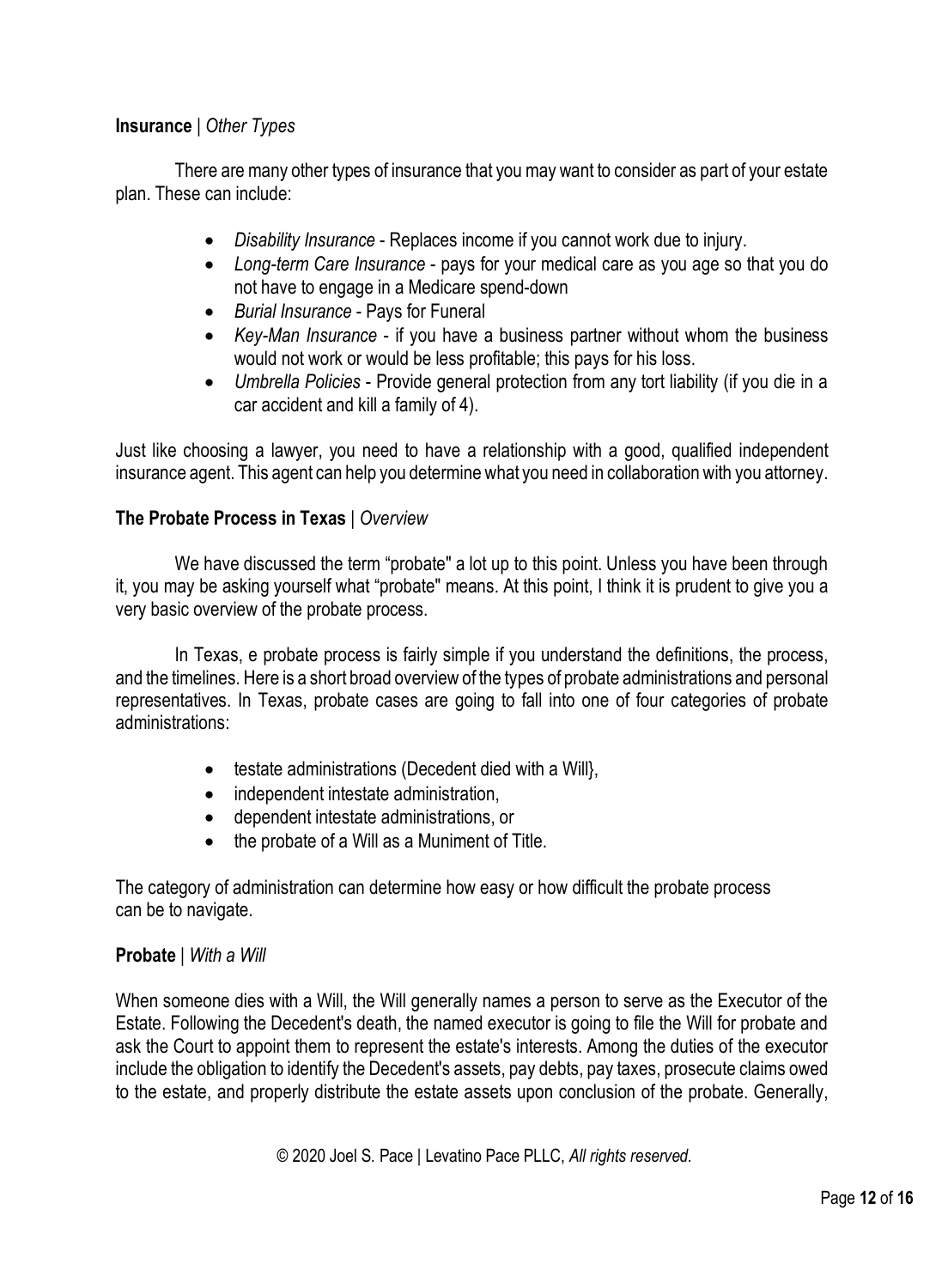the probate of a proper Will is the simplest form of probate. The executor is generally appointed as the 'independent' executor, which gives them great flexibility in carrying out their obligations.

#### **Probate** | *Intestate* (no will)

In cases where the Decedent dies without a Will, the default rule in Texas requires a dependent probate administration.

As the name would imply, the administrator of the estate is dependent upon the Court for supervision of the probate process. While the dependent administrator will have the same responsibilities as the independent executor described above, the dependent administrator will be required to seek the Court's approval for each small step in the process. Its neither enjoyable nor quick. Additionally, the dependent administrator will be required to post a surety bond and to complete and file detailed accountings with the Court every year. This additional oversight and the ensuing restrictions dramatically increase the cost and the time involved in the probate administration. Likewise, from a practical standpoint, the dependent administration requires that all attorneys' fees, costs of litigation, etc. be approved by the Court prior to payment. Depending on the particular Court, these fees may be cut dramatically depending on that Court's view on fees.

As an alternative to the dependent administration, the Texas Estates Code provides a mechanism for the Court to create an independent administration, even though the Decedent died without a Will. Under that provision, if all of the heirs of the estate agree, then the Court can appoint an independent administrator and waive the requirement of a surety bond. By doing this, the rather difficult and cumbersome dependent intestate administration is substituted with the less burdensome independent administration. Like independent executors appointed in a Will, the independent administrator appointed pursuant to the court-created independent administration has very little court supervision. This freedom and flexibility relieve the administrator of having to seek the Court's approval prior to pursuing claims, paying expenses, etc.

### **Probate** | *Heirship Determination*

It should be noted that under either scenario when someone dies without a Will, the Court is going to be required to make a judicial determination of heirship. This determination is a judicial finding as to the identity of the Decedent's heirs and the proportions of the estate to which each is entitled. In order for the Court to create the independent administration under the Code, the heirship determination must be completed at the same time that the Court appoints the independent administrator. If the administration is going to be dependent, however, the determination of heirship can wait until some later point after the appointment of the dependent administrator.

### **Probate** | *Muniment of Title*

As an alternative to the aforementioned methods of probate, Texas law recognizes the probate of a Will as a muniment of title. Under this method, the Will is recognized by the Court as valid, but no executor or administrator is appointed. Rather, the Will is recorded in the deed record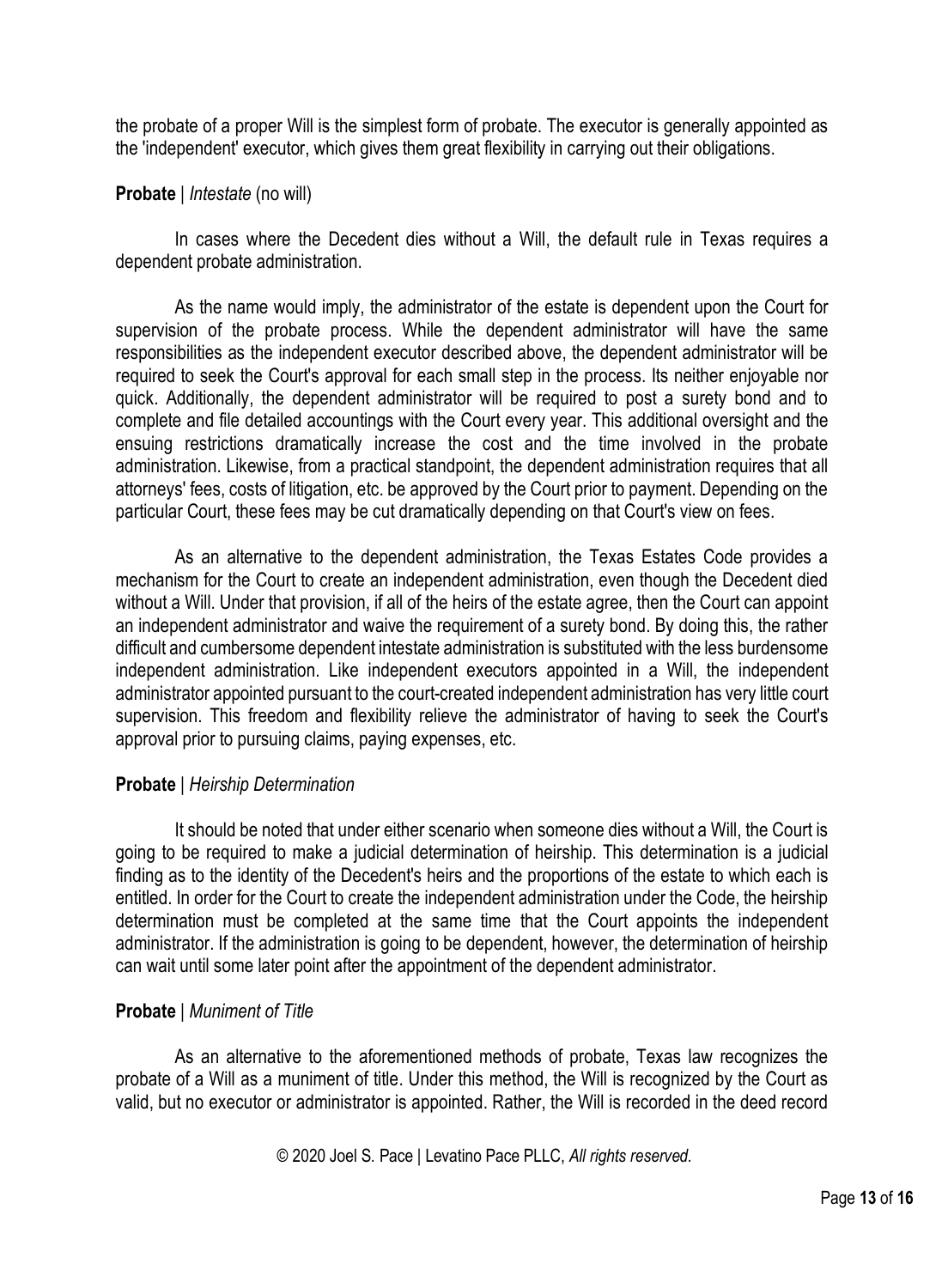of the county in which the Decedent resided at the time of his death, and that recording serves to link the chain of title in any property from the Decedent to the persons named in the Will. Thereafter, a certified copy of the Will can be used to transfer title to any property.

It should be noted that the muniment of title method is the only method that exists for probating a Will more than four (4) years after the date of the Decedent's death. This method can be difficult to pursue, but it can be effective if completed correctly.

Obviously, this brief overview of the types of probate in Texas is not exhaustive.

### **Non - Probate Transfers, Assets** I *Overview*

Probate assets are those assets which pass under the provisions of someone's Will or by Texas law if they died without a Will.

Non-probate assets, on the other hand, are those assets that pass according to a beneficiary designation card or other contract. Non-probate assets generally include:

- life insurance
- retirement plans (401K, 403b, pensions)
- investment accounts
- payable on death bank accounts
- joint tenant with rights of survivorship accounts.

For each of these types of accounts, the owner of the account has the option to complete a beneficiary designation card on which they designate who shall receive the proceeds of the life insurance or other account upon their death. When someone completes one of these beneficiary designation cards, they create a contract with the financial institution holding their money that the financial institution will the money pursuant to the beneficiary designation card rather than under the Will.

If no beneficiary is ever designated or if the named beneficiary dies prior to the owner of the account, then the account or life insurance will revert to the estate of the account owner, and it will pass according to the provisions of his Will or under Texas law if he had no Will.

### **Non-Probate Assets |** *Coordination with Probate Assets*

When someone has significant non-probate assets, they should pay close attention to coordinate those assets with the assets passing under their Will. It is important that all of the assets someone owns at the time of death be coordinated as part of a comprehensive estate plan.

Failure to coordinate the non-probate assets with the provisions of the Will can jeopardize the planning put in place with the Will. This can result in higher estate taxes, and it can also cause certain beneficiaries to benefit in greater proportions than the decedent intended.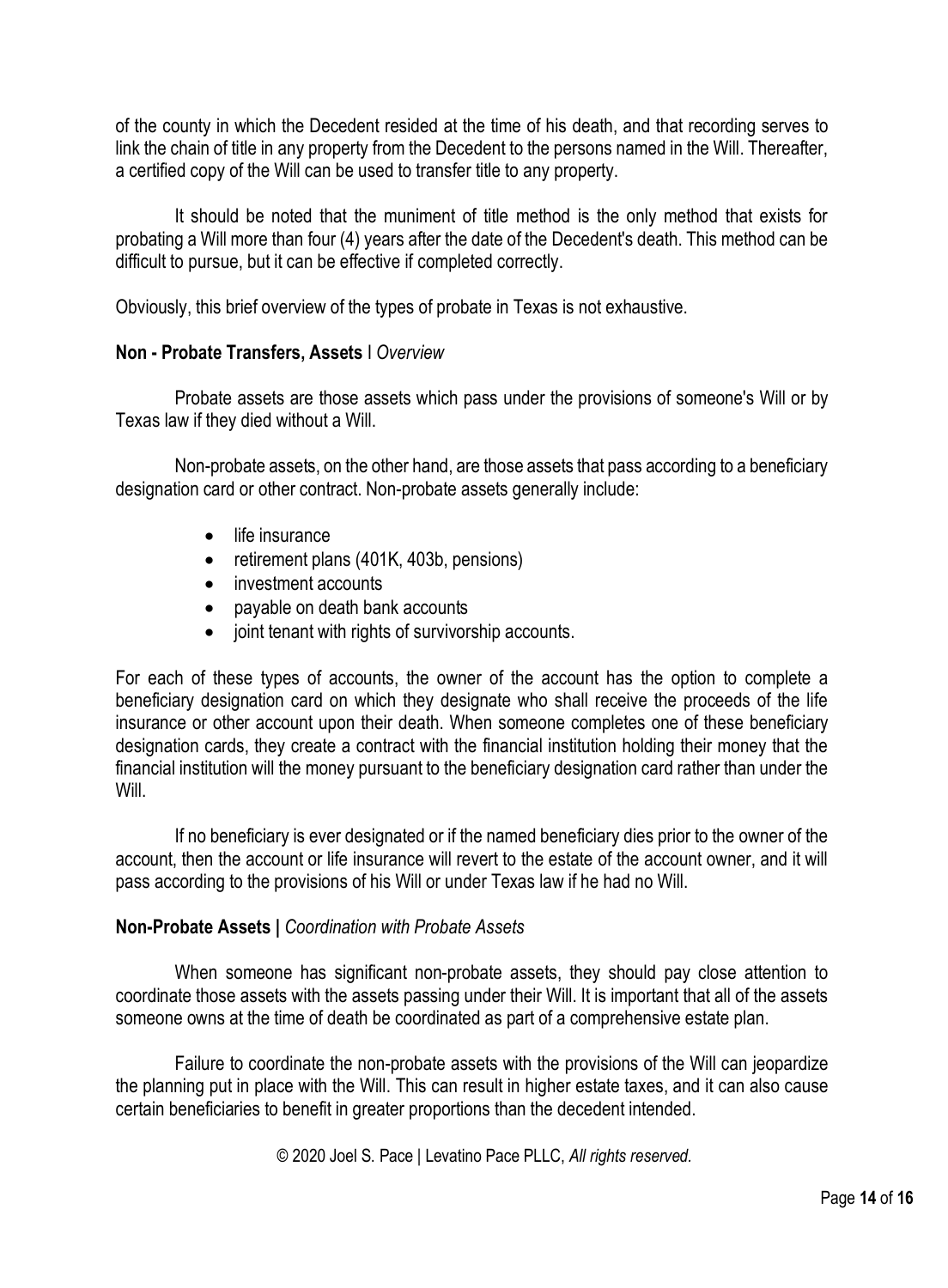# **Non-Probate Assets** | *Estate Tax Consequences*

As a general rule, all non-probate assets are included in the Decedent's estate for purposes of computing the Estate Tax. Proceeds from life insurance, retirement plan benefits, payable on death accounts, and the like are all included in the estate for purposes of paying taxes, even if beneficiaries have been designated to receive one or more of these accounts. Because the provisions of the Will can be designed to reduce or eliminate estate taxes, it is important that you fully discuss the types of non-probate assets that you have so that your lawyer can adequately advise you regarding the coordination of your assets.

### **Non-Probate Assets** | *Conclusion*

In the last several years, the use of beneficiary designations as a method of avoiding probate has exploded. However, this tool is not as used in Texas or as important. The probate process in many other states is much more burdensome than in Texas, and the use of non-probate designations can reduce or eliminate the difficulties involved in probate in those states. But Texas has a much easier probate process, which reduces the necessity of non-probate assets. Regardless, any nonprobate beneficiary designations need to be carefully coordinated with other assets to ensure that the entire estate plan works together. When thinking about your Estate Plan, you should review your non-probate assets to ensure that they are correctly coordinated with the provisions of the overall estate plan.

### **Conclusion**

Estate planning is an essential part of your family's well-being and security. Unless you have a very large estate (i.e., over \$10,000,000), estate planning can be a fairly quick and relatively inexpensive process. You can greatly increase your family's preparedness for the unexpected by investing in the preparation of four key documents and the serious consideration of one other. The four documents are:

- 1. Wills
- 2. Medical Power of Attorney
- 3. Statutory Power of Attorney
- 4. Physician's Directive

Add to these four documents a comprehensive and carefully thought out insurance portfolio and you will have taken a major step to secure your family's future.

If your estate exceeds the lifetime exception to federal estate taxes (for 2020 - \$11.58 million for a single person and \$23.16 million for a married couple), then you have more work to do. You will need to work with an attorney to structure your estate plan to try and minimize any estate tax liabilities so that your estate goes to your loved ones, not the federal government.